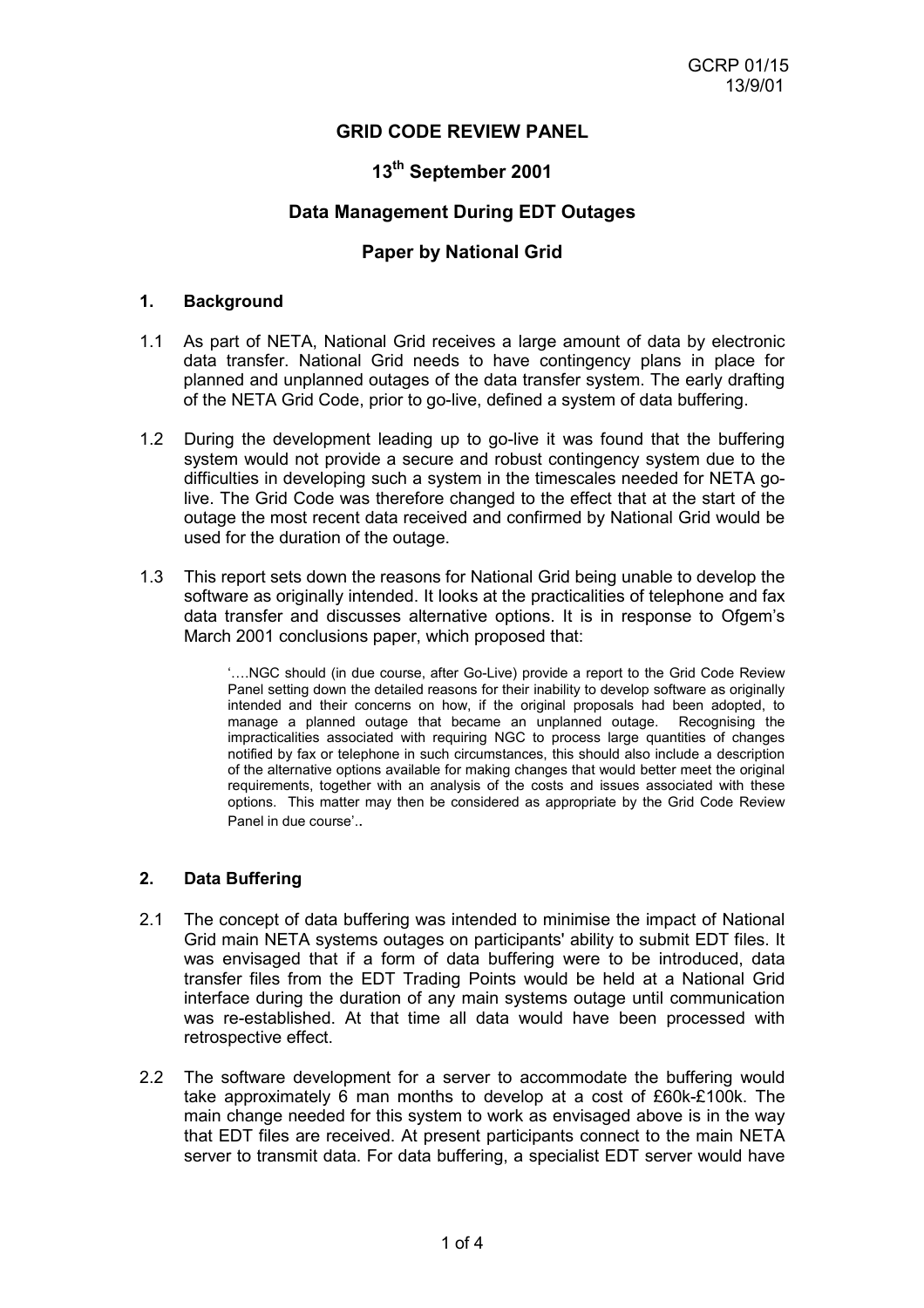to be set up to receive the data. Software, to forward the data on during normal use or buffer during an outage, would have to be developed.

- 2.3 Data Buffering could be seen as a convenient solution for participants under short outage durations of much less than Gate Closure timescales. However, under outages that encroach on or exceed 3 hours, data would be entered into a buffer that the National Grid Control Room could not access to control the Power System. Control staff would continue to use the pre outage data that had been successfully received earlier. For short duration outages, the impact on the control room may be minimal as the buffered data could still be analysed and acted upon after outage completion. However for longer outages, and certainly for those exceeding Gate Closure timescales, this could potentially lead to inefficient operation of the Balancing Mechanism as decisions would have to be made on the basis of data (including prices) which subsequently could well change. This issue would of course be exacerbated with any move to a shorter Gate Closure.
- 2.4 One of the drawbacks of a simple buffering mechanism is that it would possess no data validation facility. Therefore, even if data was stored and retrospectively entered on completion of the main systems outage, there is a risk that that data would be invalidated, with no ability to resend. Costs would increase if the data validation rules were duplicated from the NETA main systems to this EDT buffer server.
- 2.5 If the data buffering system were to fail part way through the main systems outage, National Grid would hold no valid data, as they would be unable to access any data buffered from the beginning of the outage. Additional contingency arrangements would therefore need to be put in place to accommodate this scenario. In addition, even if there was a fully operational buffering system, the potentially large amount of data involved and the effect of seeking retrospectively to apply that data could cause serious problems in practice, leading to an increased risk of post event data substitutions and disputes.
- 2.6 Therefore, whilst appearing to be a convenient solution, data buffering will increase participants' uncertainty on how to handle EDT file submission during an outage on the main systems, introduce additional complexity for contingency arrangements, and may leave them at risk to late rejection of invalid data.

### **3. Telephone and Fax Data Transfer**

- 3.1 If it were to be provided for data to be submitted by telephone and/or fax in the event of an EDT outage, it needs to borne in mind that National Grid receives approximately 600,000 items of electronic data per day relating to the Balancing Mechanism. To receive this data using the fax and telephone systems and manually enter it into the electronic data system would require a large increase in the amount of work undertaken during the outage. It is believed that this would be unmanageable. In addition, the NETA systems in use were not designed to accommodate manual data entry and would require modification.
- 3.2 There are currently over 200 BMUs submitting data to National Grid for each Settlement period. It could take approximately 30 minutes to enter the data for each BMU manually. If this system was used it would result in over 100 man-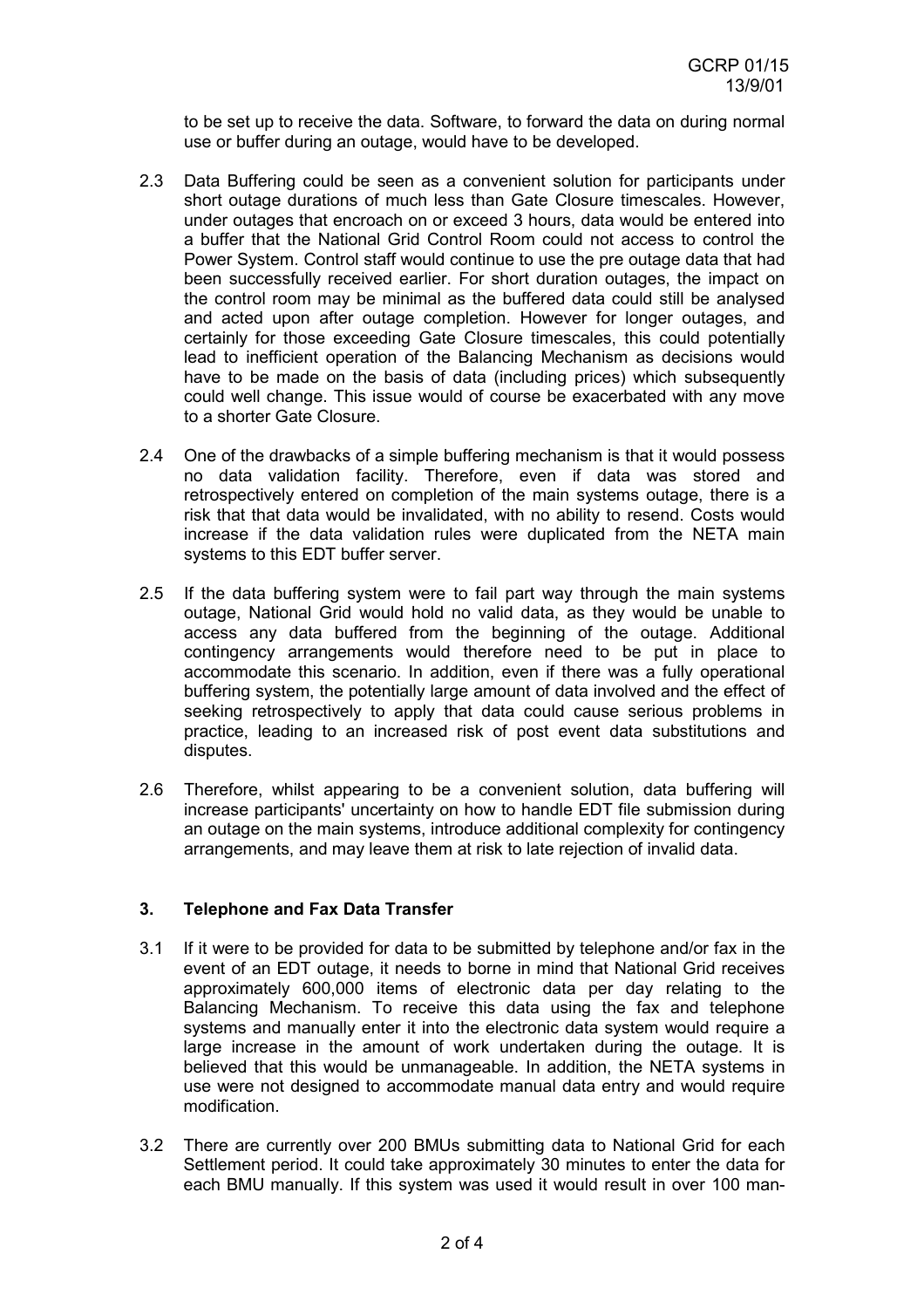hours of extra work per outage. This would inevitably result in the outage being extended in order to keep the system data up to date, compounding the problem further and this is therefore perceived as being unworkable.

### **4. Current Operation**

- 4.1 At frequent intervals, latest data (and certainly the latest data received and confirmed by National Grid before any outage begins) is entered into the Contingency Logging System (CLOGS) and is used for the duration of the outage. If an unplanned outage occurs, or if a planned outage duration needs to be extended then EDT files will not be accepted until the systems become available, meaning that planned and unplanned outages are treated in exactly the same way.
- 4.2 This, in effect, means that prior to an outage, gate closure is extended by the duration of the outage. For example, suppose National Grid plan a one-hour outage to take place at 13:00 hrs. In effect, just prior to 13:00 hrs is the last time that a participant would be able to submit data for not just the normal 16:30 hrs gate but also for the 17:00 hrs and 17:30 hrs gates.
- 4.3 Note, however, that it is still possible for parties to notify changes to values of Maximum Export Limit, Maximum Import Limit and Dynamic Data during the outage by EDL or by telephone.
- 4.4 However, without buffering of data during planned outages, National Grid is precluding participants from modifying their PN and therefore effectively precluding trading opportunities for the duration of the outage.
- 4.5 National Grid tries to keep the length of outage to a minimum. Most planned outage since NETA go-live have been under one hour duration and around two thirds of unplanned outages have lasted less than thirty minutes. However, the Grid Code does cater for up to two hours of outage if necessary.
- 4.6 A major feasibility study is underway within National Grid to look at the architecture of the NETA systems, one of the key factors being to reduce the impact of outages. Any changes to systems as a result of this feasibility study will not be delivered for at least 18 months. There is an ongoing assessment into how each outage is handled, looking into ways of reducing their duration and impact.

### **5. Alternative Option - Dual Systems**

- 5.1 This option would involve duplicate production servers running in parallel. They would both simultaneously be active in on-line mode, with both machines receiving copies of all EDT files. The system could changeover between machines without interruptions to participants beyond the length of time needed to transfer their logons from one machine to the other. It also has the benefit that all the data seen by the control room is current and therefore the Control Engineers could manage the Balancing Mechanism effectively.
- 5.2 This option would lead to the shortest planned outages possible by National Grid, a matter of a few minutes. This option involves very little in operational change, but it would incur high set up costs as it would involve duplicating the